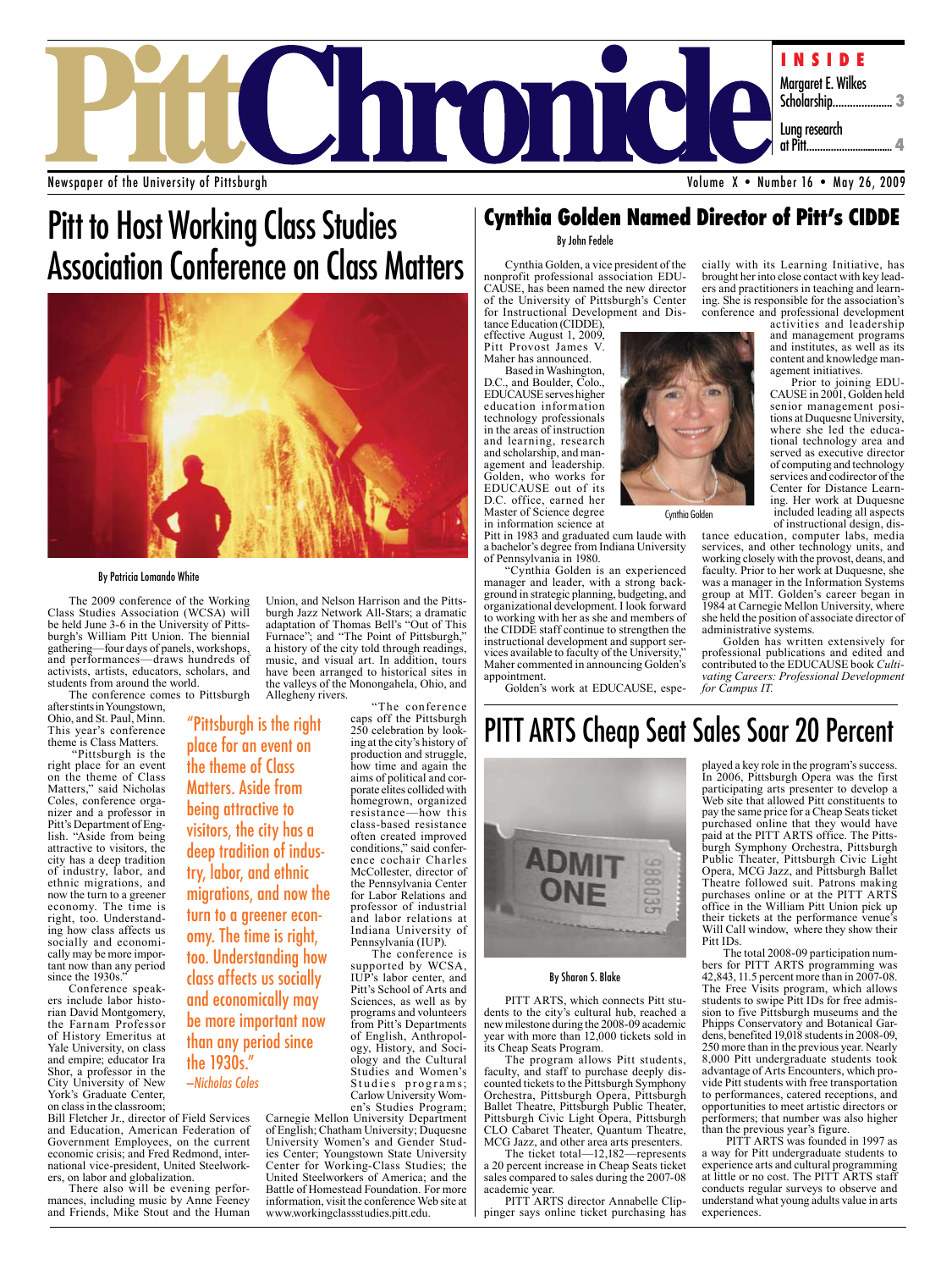# UniversityUpdate



To: Members of the University Community

### From: Mark A. Nordenberg

Date: April 30, 2009

#### Re: Rebuilding Pittsburgh's Air Service

ifteen years ago, Clark Kerr—who, during his distinguished career, had served as chancellor of the University of California at Berkeley, president of the University of California system, and chair of the

Example County<br>Carnegie County<br>With the Wither Carnegie Council on Higher Education wrote a book entitled *Troubled Times for American Higher Education: The 1990s and Beyond*. It is a volume that I have found to be a source of many useful insights

In a chapter entitled "The New Race to Be Harvard or Berkeley or Stanford," Chancellor Kerr avoids specific predictions about rising institutions but identifies a number of factors, tied to location, that could aid particular universities in their quest to become comparatively stronger. Pittsburgh was identified as an advantageous location for three different reasons: as a "renovating center" of economic activity, because of its "aggressive industrial

leadership," and as one of "the larger cities that are hubs for jet airlines so that faculty can come and go."

Any comments that I might make about the first two of those factors will need to wait for another day. However, as now is painfully clear to all of us, Pittsburgh's loss of its "hub status" has venient for members of our administration, faculty, and staff to bilities requiring either domestic or interna- tional air travel.

What may be less clear to many of us is that the consequences<br>of the dramatic reduction in air service that this region has experienced in recent years extend well beyond whether our own people can easily "come and go." This service reduction also represents a very real limitation on economic growth, and, in the end, the progress of our University is tied to the economic strength and general vitality of our home region.

I have been especially surprised by the level of priority that has been assigned to nonstop air service between Pittsburgh and Europe by firms-from manufacturers to professional service providers—that are headquartered here but that have a sizeable international component to their business. Nonstop flights to and from

Europe itself

are very important to those organizations but so is the fact that direct connections can be made from most major European cities to important business destinations in other parts of the world. In private con-

> "Now, of course, it is most important that business and leisure travelers going from Pittsburgh to Europe, Asia, Africa, and the

versations, some major regional employers, with current leadership that is very loyal to Pittsburgh, have gone so far as to predict that without tions, their companies almost certainly will be forced to move their headquarters to some better-served region.

Having provided<br>that brief sense of context, let me say that the acquisition of the new nonstop airline service to Europe—which starts<br>June 3, when Delta Airlines begins flying non-<br>stop between Pittsburgh and Paris—is a vital component of ongoing efforts to stimulate this region's economy. Delta was convinced to invest in the implementation of this service through the determined work of political, civic, and cor-<br>porate leaders, coordi-<br>nated by the Allegheny<br>Conference on Community Development. Pitt, as most of you know, is a member of the Allegheny Conference, and we were involved in the efforts to secure a nonstop airline connection between Pittsburgh and Europe. Middle East take advantage of this service. Obviously, as we make travel plans, each of us will need to consider cost and convenience factors, as we always have. In making those determinations, though, it also is important to remember that developing a base of business that will sustain this service is vital to our home region and also, then, to our University." —Mark A. Nordenberg

Now, of course, it is most important that

business and leisure travelers going from Pittsburgh to Europe, Asia, Africa, and the Middle East take advantage of this service. Obviously, as we make travel plans, each of us will need to consider cost and convenience factors, as we always have. In making those determinations, though, it also is important to remember that developing a base of business that will sustain this service is vital to our home region and also, then, to our University. And in terms of convenience, tages to avoiding the need to make flight connections in other North American cities when flying back to Pittsburgh from abroad and to clearing customs here.

To provide a bit of additional information, Delta, which is the world's largest airline, will provide nonstop service to and from Charles de Gaulle Airport in Paris. Together with its partner, Air France, Delta

can provide connections to more than 100 destinations in Europe, Asia, Africa, and the Middle East from Paris. The initial flight schedule is as follows.

Flight 188: Departs Pittsburgh at 6:15 p.m. Arrives in Paris the next day at 8:20 a.m.

Flight 189: Departs Paris at 10:40 a.m. Arrives in Pittsburgh at 1:55 p.m.

Frequency of both flights: Monday, Wednesday, Thursday, Saturday, and Sunday.

The aircraft to be utilized on this route will be a Boeing 757-200, with seating for up to 174 passengers, including 16 seats in Delta's business class and 158 seats in its economy class.

As noted, this commitment by Delta could prove to be of enormous economic benefit to our community. Solid usage of these flights will help ensure that convenient nonstop service to Europe remains available to us for years to come. In fact, if this route proves to be successful, it may provide some incentive for others to enter the market. On the other hand, if this effort fails, it seems unlikely that any other carrier will consider Pittsburgh for nonstop international flights for many years to come.

In making travel plans for trips to Europe, Asia, Africa, or the Middle East, then, please consider whether this flight service, which has been specifically designed to serve the Pittsburgh region, can meet your needs. Please also spread the word. Our

home region stands to benefit from any help that you can provide.

| <b>PUBLISHER</b>                     | <b>Robert Hill</b>                         |
|--------------------------------------|--------------------------------------------|
| <b>ASSOCIATE PUBLISHER</b>           | <b>John Harvith</b>                        |
| <b>EXECUTIVE EDITOR</b>              | Linda K. Schmitmeyer<br>Jane-Ellen Robinet |
| <b>EDITOR</b><br><b>ART DIRECTOR</b> | <b>Gary Cravener</b>                       |
| <b>STAFF WRITERS</b>                 | Sharon S. Blake                            |
|                                      | John Fedele                                |
|                                      | Morgan Kelly                               |
|                                      | Amanda Leff                                |
|                                      | Anthony M. Moore                           |
|                                      | Patricia Lomando White                     |
| <b>CONTRIBUTING WRITERS</b>          | <b>Clare Collins</b>                       |
|                                      | <b>Emily Martin</b>                        |
|                                      | Anita Srikameswaran                        |
| <b>HAPPENINGS EDITOR</b>             | Anthony M. Moore                           |

The University of Pittsburgh is an affirmative action, equal opportunity institution that does not discriminate upon any basis prohibited by law.

**XIXIXIXIXI**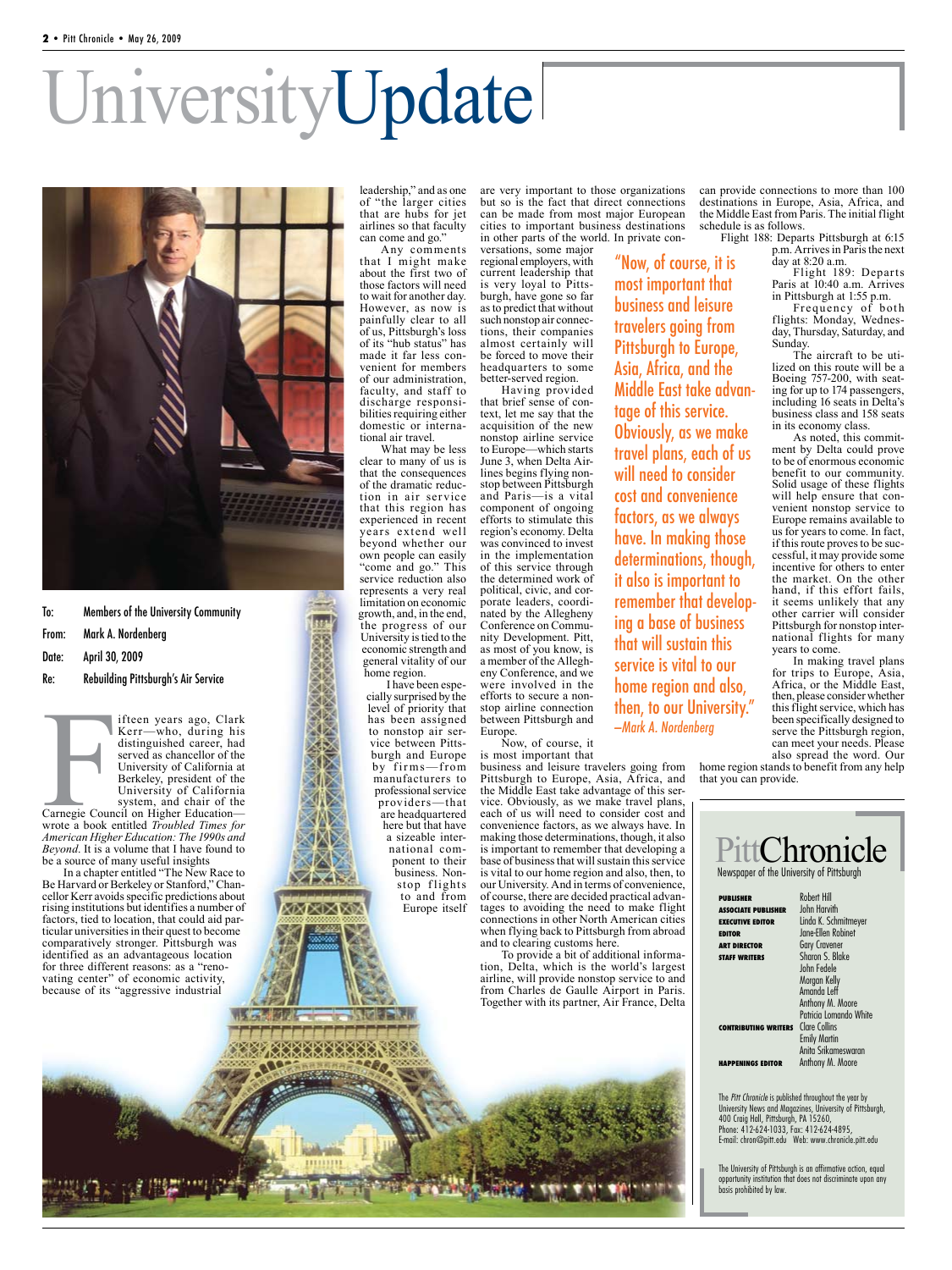# PittScholars&Stewards



Margaret E. and James Wilkes

## **A Dedication to Nursing**

#### By Emily Martin

Bashira Charles wanted to leave a fulltime nursing career to return to school and earn her doctorate. But there was one factor that was key to making that happen: "I knew that it would not be possible to accomplish my goal without scholarship support," she recalled.

Thanks to the Margaret E. Wilkes Scholarship at the University of Pittsburgh School of Nursing, Charles (NURS '03G, '08G) received exactly the kind of help she needed.

The scholarship was created and generously funded by James (A&S '59) and Margaret Wilkes, longtime Pitt supporters who met while Mrs. Wilkes was working as a nurse at the Western Psychiatric Institute & Clinic.

After graduating from nursing school, Mrs. Wilkes landed a job at Western Psych and met her husband James, who was a Pitt student working as an attendant in the hospital. "I didn't work as a nurse for very long, maybe a year or so, but my time at the hospital had quite an impact on me. To this day, I have an affinity for nurses. I find myself reading newspaper articles and books about medicine or attending lectures about health care, so I'm still very interested in the field," she said.

The Wilkes Scholarship was designed with these interests in mind. "I know that there's a real scarcity of nursing educators today, so when my husband and I thought about creating this scholarship, we wanted to provide money specifically to support

a nursing student who was pursuing a PhD. Then that person could one day use the education to teach other nurses,<sup>3</sup> Mrs. Wilkes added.

Charles, the most recent recipient of the Wilkes Scholarship, seized the opportunity offered by the scholarship. Instead of working part-time to make ends meet, Charles was able to immerse herself in her studies and research in Pitt's School of Nursing. "My research is focused on the genetic basis of complications of diabetes, particularly diabetic retinopathy," she said. "And during a research conference following a presentation of my work, someone from the NIH [National Institutes of Health] invited me to talk with them about continuing my research at their facilities in Bethesda, Md., after graduation."

Speaking from her new apartment in Washington, D.C., where she is a research fellow at the National Institute of Nursing Research, Charles reiterated her thanks to the Wilkeses for their generosity. "Without scholarship support, none of this would have been possible," she said.

"We knew that we wanted to continue supporting Pitt," Mrs. Wilkes said. "My husband is a proud alumnus, and we feel very connected to the University." By creating the Margaret E. Wilkes Scholarship, the Wilkeses will enhance the lives of nursing students in perpetuity.

## **Alcohol Drinkers Zone Out and Are Unaware That They Do, Pitt Study Shows**



By Sharon S. Blake

A new Pitt study suggests that a moderate dose of alcohol increases the likelihood of a person's mind wandering, while at the same time reducing the likelihood of noticing that one's mind has wandered. The paper, titled "Lost in the Sauce: The Effects of Alcohol on Mind Wandering," explores this phenomenon and is published in the May issue of *Psychological Science*.

The study provides the first evidence

that alcohol disrupts an individual's ability to realize his or her mind has wandered, suggesting impairment of a psychological state called metaconsciousness. These findings suggest that distinct processes are responsible for causing a thought to occur, as opposed to allowing its presence to be noticed.

Led by Pitt professor of psychology Michael Sayette, researchers Erik Reichle,

a professor and chair of Pitt's cognitive program in psychology, and Jonathan Schooler, professor of psychology at the University of California, Santa Barbara, studied a group of men, half<br>of whom had consumed alcohol and half of whom had been given a placebo. After 30 minutes, the participants began reading a portion of Tolstoy's *War and Peace* from a computer screen. If they caught themselves zoning out—having no idea what they had just read or thinking about something other than the text—they pressed a key on the keyboard. They also were prompted at intervals to see whether they could be "caught" mind wandering before they realized it themselves.

The results revealed that while the study participants were reading the text, those who had consumed alcohol were mind wandering without realizing it about 25 percent of the time—a percentage more than double that of those who had not consumed alcohol. But as far as "catching themselves" zoning out, those who had been drinking were no more

likely to do so than was the placebo group. Participants in the alcohol group would have had many more opportunities to catch themselves because they zoned out much more often—but they did not: They were impaired in their ability to notice their own mind-wandering episodes.

"Researchers have known for a while that alcohol consumption can interfere with our limited-capacity powers of

concentration," said Sayette. "But this 'double-whammy,' (i.e., more zone-outs that take longer to recognize) may explain why alcohol often disrupts efforts to exercise self-control—a process requiring the ability to become aware of one's current state in order to regulate it."

These findings have<br>potentially important implications for understanding the disruptive effects of alcohol,

according to Sayette. For example, the observation that alcohol increases mind wandering suggests another reason why alcohol makes driving dangerous: Drunk drivers may lose track of what they are doing.

Michael Sayette

Moreover, the finding that alcohol reduces metaconsciousness may explain why people drive when they are drunk: By reducing their ability to assess their current state, intoxicated people may fail to realize how intoxicated they are and thus inadequately appraise the danger of driving.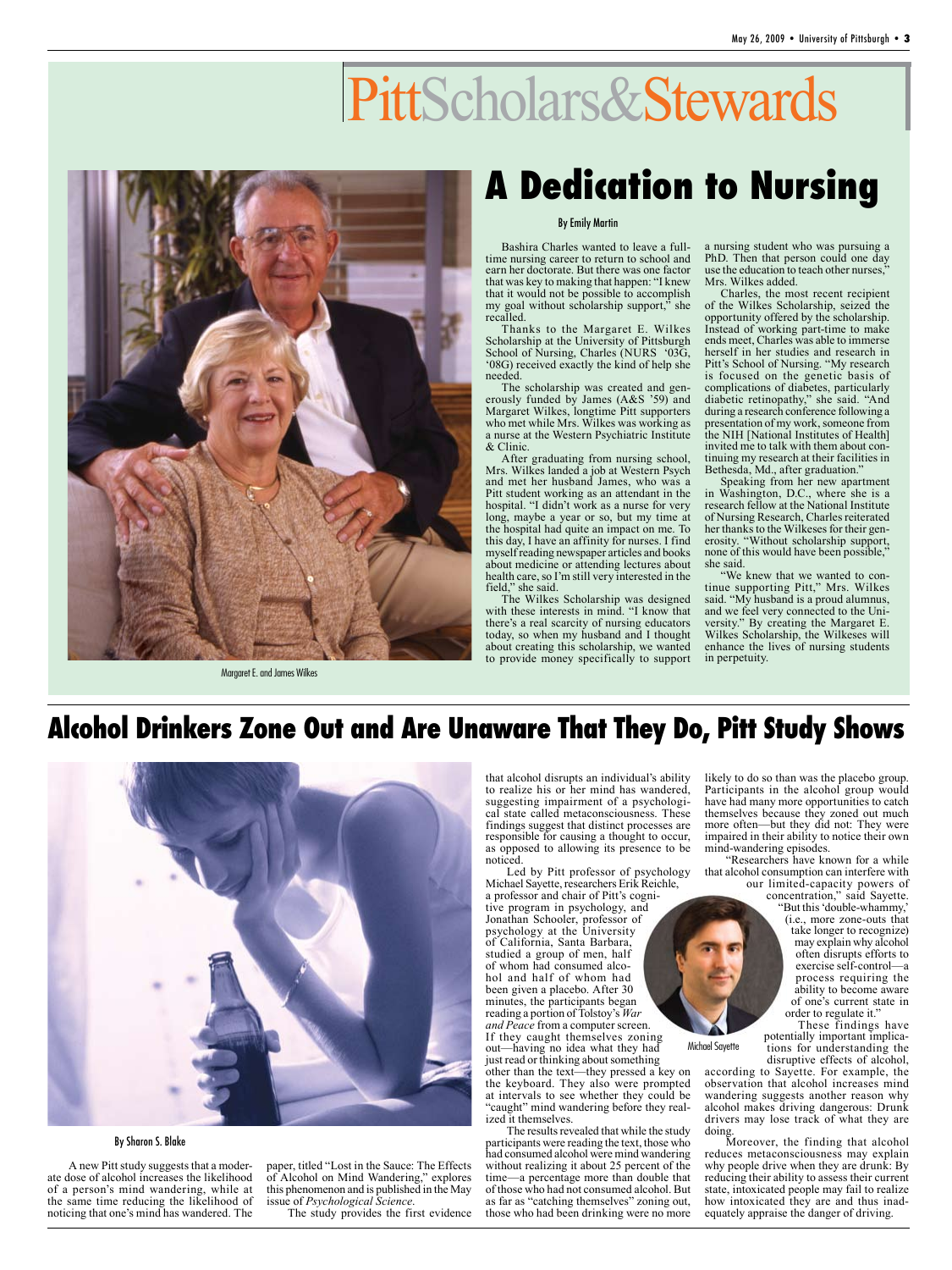# Science&Technology



### **Pitt Researchers Identify Protein That Is Key to Pulmonary Emphysema**

By Anita Srikameswaran

Scientists at the University of Pittsburgh School of Medicine are blazing a trail down a molecular pathway that could lead to new treat- ments, and perhaps even prevention strategies, for the lung disease emphy- sema.

Their study indicates that blocking the activity of a structural protein called caveolin-1 stops free radical-induced aging and damage of fibroblasts, a kind of lung cell, in an animal model of emphysema.

Emphysema typically occurs after long per iods of cigaret te smoking. Toxins in the smoke destroy the walls of the alveoli, the tiny airfilled sacs in lung tissue where oxygen exchange happens, impairing lung function and ultimately leading to death owing to respiratory failure.

"It was thought that oking-induced lung inflammation was the main reason for destruction of alveoli," said senior investigator Ferruccio Galbiati, a professor of pharmacology and chemical biology in the School of Medicine. "Our

findings indicate that the free radicals or Health. The study appeared in the Feb. 27, oxidants produced by smoking acceler- ate the aging of lung fibroblasts, which

may contribute to the pathogenesis of emphysema."

Cells cannot replicate forever, he explained. After a certain number of divisions, the cycle stops because of a cellular aging process called senescence. Oxidative stress, meaning increased production of free radicals, can induce that process pre- maturely.

In Galbiati's study, normal mice began to show signs of pre- mature aging in lung fibroblasts after six weeks of exposure to cigarette

smoke and developed pul- monary emphysema after six months. But premature senescence and emphy-<br>sema induced by smoke<br>exposure were signifiexposure were signifi- cantly prevented in mice that lacked the gene to make caveolin-1.

"For our next step, we would like to identify drugs that can reduce the amount of caveolin-1 to see if they affect emphy-<br>sema development," Gal-<br>biati said. "That way, we might be able to slow down or perhaps prevent some of the lung damage that smoking causes.'

The research was supported by a grant from the National Institutes of 2009, issue of the *Journal of Biological* 

# Changes in Gene May Stunt Lung Development in Children

#### By Clare Collins

Mutations in a gene may cause poor lung development in children, making them more vulnerable to diseases such

as chronic obstructive pulmonary disease (COPD) later in life, say researchers in the University of Pittsburgh Graduate School of Public Health and the German Research Center for Environmental Health. Their study, published online in *Physiological Genomics*, measured expression levels of the gene and its variants in both mouse lungs and children ages nine to 11.

The study was led by George Leikauf, a professor of occupational and environmental health in Pitt's Graduate School of Public Health, and Holger Schulz, a professor of medicine in the Institute of Lung Biology and Disease, German Research Center for Environmental Health, in Munich. It focused on a gene called superoxide dismutase 3 (SOD3), previously shown to protect the lungs from the effects of asbestos and oxidative stress.

"People lose lung function as they age, so it's important to identify possible genetic targets that control healthy development of the lungs d u r i n g child hood," said Leikauf.

Leikauf, Schulz, and colleagues compared SOD3 expression levels in strains of mice with poor lung function to a strain with more efficient airways and lungs two times the size. As with people, the lungs of mice fully form as they mature to adulthood. The better-functioning strain maintained higher levels of SOD3—levels in these mice were four times higher than the lesser-functioning mice at the final stage of lung development. They also found the presence of single nucle- otide polymorphisms, or SNPs, variations in DNA sequences, in SOD3 that were linked to lung function in mice.

The researchers went on to assess SOD3 mutations in children ages 9 to 11 by testing for SNPs linked to lung function. After analyzing DNA from 1,555 children in Munich and Dresden who were part of



George Leikauf

the International Study of Asthma and Allergy in Children, they discovered<br>two common SNPs associ-

ated with poorer lung func-<br>tion. One of these SNPs likely alters the expression levels of SOD3. Lung function was tested with spirometry, which measures the amount and speed of exhaled air.

Previously, genetic variants in SOD3 have been associated with loss of lung function in COPD, which is mainly caused by cigarette smoking.

"We know SOD3 protects the lung against injury caused by chemicals in cigarette smoke, and it could be a link between childhood exposure to environmental tobacco smoke and poor lung development," said Leikauf. In the future, it might be possible to identify at-risk children and to develop a medication that would foster optimal lung development, he added. The

researchers also are exploring sex differences in SOD3 gene expression and lung development, and girls appear to be at greater risk than boys.

COPD is the fourth-leading c a u s e o f death in the United States, accounting for more than 120,000 deaths annually and costing more than \$30 billion per year. It is estimated that more than 16 million Americans have COPD.

The study was funded by the National Institutes of Health and the German Research Center for Envi- ronmental Health.

"People lose lung function as they age, so it's important to identify possible genetic targets that control healthy development of the lungs during childhood." —George Leikauf



"Our findings

indicate that the free radicals or oxidants produced by smoking accelerate the aging of lung fibroblasts, which may contribute to the pathogenesis of emphysema." —Ferruccio Galbiati

*Chemistry*.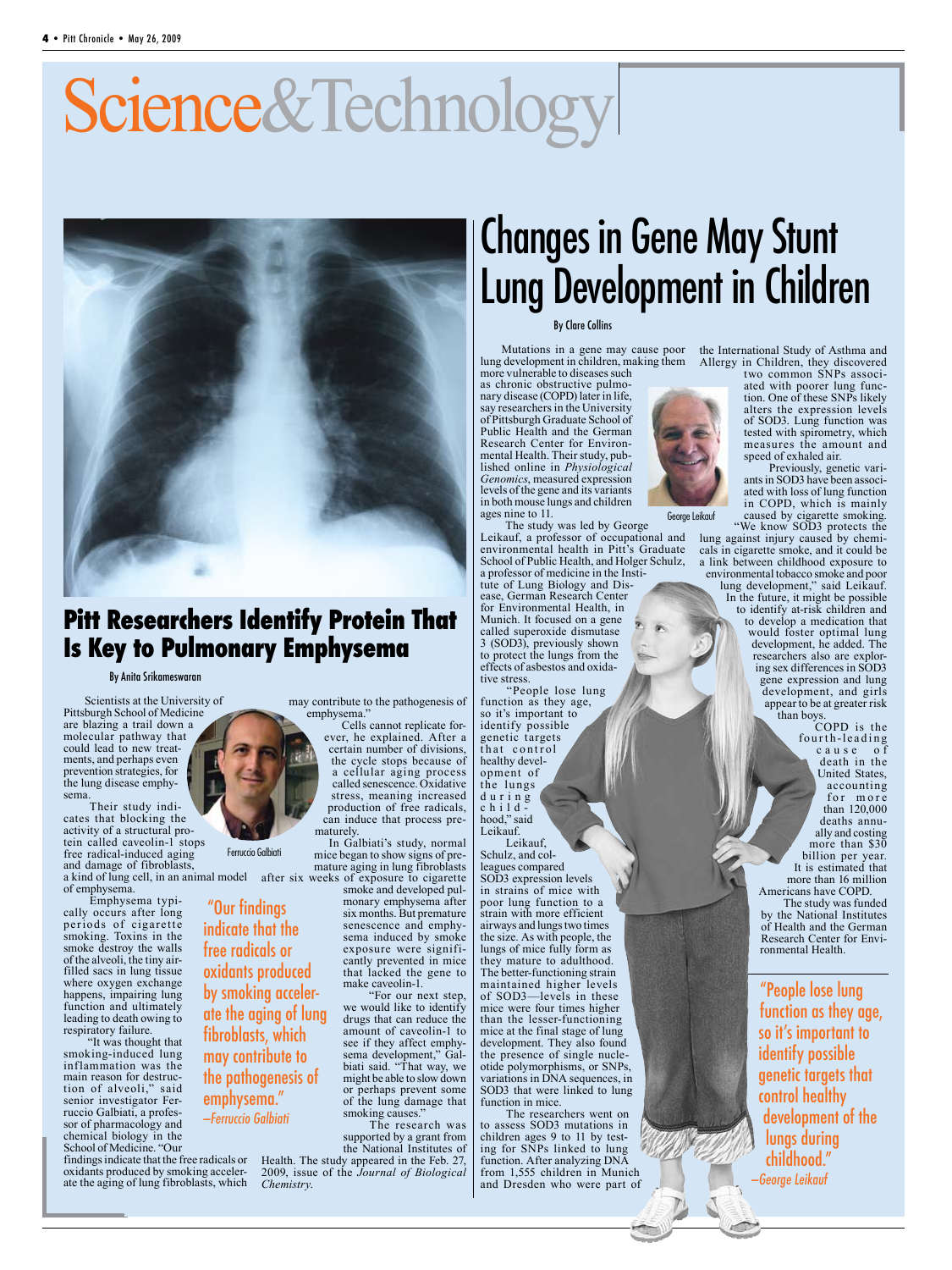# **Newsmakers**

#### **EQUALITY UNDER THE LAW**



Benjamin Todd Jealous, president and CEO of the NAACP, delivered the May 15 commencement address for the University of Pittsburgh School of Law. The University conferred 232 Juris Doctor degrees, 15 Master of Laws degrees, eight Master of Studies in Law degrees, and one Certificate in Disability Legal Studies. The ceremony was held in Soldiers and Sailors Memorial Hall and Museum.





M. Belinda Tucker, a professor of psychiatry and biobehavioral sciences in the University of California at Los Angeles, was the keynote speaker during an April 22 luncheon sponsored by Pitt's Center on Race and Social Problems (CRSP). Tucker's speech was titled "Marriage, Men, and Money: African American Women's Continued Investment in the Romantic Ideal." The talk in the Cathedral of Learning was part of the center's Reed Smith Spring 2009 Speaker Series.

#### **FAREWELL WISHES FOR GOLDY**



**3**

JIM BURKE/CIDDEURKE/CIDDI The University of Pittsburgh's Graduate School of Public and International Affairs held an April 14 retirement celebration for Professor Donald M. Goldstein in honor of his 35 years of service to the University. Goldstein, pictured above with his wife, Mariann, is an internationally renowned scholar with expertise in a wide range of subjects, including 20th-century military history, public

administration, political science, arms control, national interest and tional security, and the theory and practice of international affairs. The event, which featured "Goldy" bobbleheads, was held in the University Club. A separate celebration was held April 6 in Washington, D.C.

GOLDY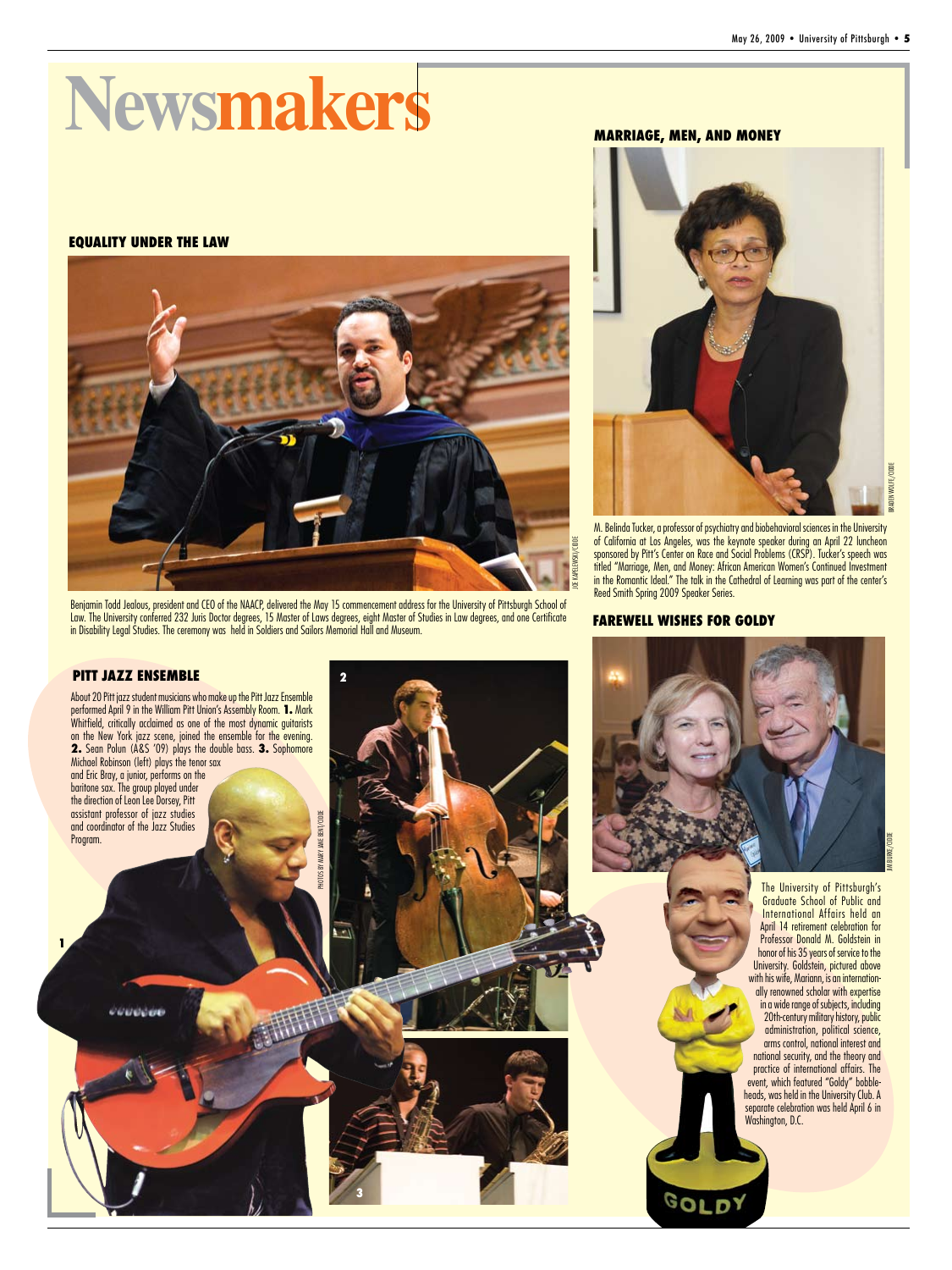# Awards&More



Pitt Office of Public Affairs' representatives attended the 26th Annual Robert L. Vann Awards and Reception, sponsored by the Pittsburgh Black Media Federation. From left, Sharon S. Blake, senior news representative; Amanda Leff, news representative; Ervin Dyer, *Pitt Magazine* senior editor; Anthony M. Moore, news and information specialist; and Cindy Gill, *Pitt Magazine* editor-in-chief. Blake, Leff, Dyer, and Gill won awards for their writing during the May 7 event held in the William Pitt Union.

#### The **University of Pittsburgh's Office of Public Affairs** received six awards

during the Pittsburgh Black Media Federation's 26th Annual Robert L. Vann Awards and Reception on May 7 in the William Pitt Union.

Photographer Harry Giglio and **Gary Cravener,** art director for *Pitt Magazine,*  were the sole winners in the "Magazine Illustration" category for "Flying Lessons" in the magazine's Winter 2008 issue.

In the "Magazine Features" category, *Pitt Magazine* won a first-place award with Senior Editor **Ervin Dyer's** "Charles Florence, the Great Debater" article in the Summer 2008 issue. *Pitt Med* took a thirdplace award with **Cassandra Zinchini's**  article, "Twins: A Pitt Partnership Helps Train Mozambique's Newest Doctors" in the Spring 2008 issue.

*Pitt Magazine* won second place in the "Magazine Business Feature" category with Editor-in-Chief **Cindy Gill's** "The M Factor, Audrey Murrell and Mentoring" in the Spring 2008 issue

The *Pitt Chronicle*  placed second in the "Newspaper Series" category with its "Black History Month Series," written by **Sharon S. Blake, Amanda Leff, Morgan Kelly,** and **Jane-Ellen Robinet.** Robert Hill

Finally, **Robert Hill,** vice chancellor for public affairs, won first place in the "Magazine Public Affairs" category with his May 14, 2008, "Address to African American Chamber of Commerce," published in *Blue Gold & Black 2008*.

Three researchers, an associate dean, and a journalist from the University of Pittsburgh received **2009 Carnegie Science Awards,** which recognize and promote individuals and corporations in Western Pennsylvania who contribute to and support outstanding science and technology achievements.

This year's awardees included **Yuan Chang** and **Patrick Moore,** an internationally renowned husbandwife research team at the University of Pittsburgh Cancer Institute and professors in Pitt's School of Medicine. Chang is a professor of pathology, and Moore

is a professor in the Department of Microbiology and Molecular Genetics as

well as a professor in the Department of Infectious Disease and Microbi- ology in Pitt's Graduate School of Public Health. They received the Life Sciences award for their discovery of two different cers: Kaposi's sarcoma-associ-<br>ated herpesvirus, the cause of a common malignancy occurring in AIDS patients, and Merkel cell carcinoma, an aggressive and deadly form of skin cancer.

**John F. Mahoney** is an associate dean for medical education and a professor of emergency medicine in Pitt's School of Medicine. He received the University/ Post-Secondary Educator award for his success in developing and disseminating innovative curricula for the next generation of physicians, including a medical school curriculum on bioterrorism and public health preparedness.

#### **Regenerative Medicine and** Rolling Stone

McGowan Institute for Regenerative lecture audiences with photos of Medicine, was named by *Rolling Stone* as one of "The 100 People Who Are Changing America" in the maga-Alan J. Russell, director of the the magazine said it is "wowing

zine's March 18, 2009, issue. *Rolling Stone* said Russell is changing

"how we heal. Russell is pioneering regenerative medicine—ways for

damaged tissues and organs to Alan J. Russell repair and rebuild themselves. Current project: an artificial ovary

so women with cancer could undergo radiation treatment and still be able to have children."

As for Russell's "signature move,"

**Joe Miksch,** the associate editor of *Pitt Med* magazine, received the Journalism award for his coverage of research, clinical, and curricular advancements in the Pitt School of Medicine.

**Donna J. Haworth, a Pitt doctoral** student in bioengineering, received the Post-Secondary Student Award.

The awardees were honored May 8 during a celebration in Carnegie Music Hall, Oakland.

**Daniel Budny** was elected a fellow in the American Society for Engineering Education. He is a professor of civil engineering and director of freshman engineering programs in Pitt's Swanson School of Engineering.

> **Paul Daniel Patterson,** a research assistant professor in the University of Pittsburgh School of Medicine's Department of Emergency Medicine, received a grant from the ASHRM Foundation. The grant will help fund Patterson's research proposal, "The Effect of Communication Patterns in the Emergency Department on Quality and Performance." The foundation was established in 2004 by the American Society for Healthcare Risk Management.

Patrick Moore **Tia-Lynn Ashman,** a professor of plant evolutionary ecology in the University of Pittsburgh School of Arts and Sciences' Department of Biological Sciences, received an international planning grant from the National Science Foundation. She will collaborate with two scientists from the Estación Biológica de Doñana in Seville, Spain, on a project to study the relationship between plant-pol-

linator interactions and biodiversity.

The **University of Pittsburgh's Office of Public Affairs** received 12<br>awards—including four Gold in the Council for Advancement and Support of Educa- tion (CASE) District II 2009 Accolades Awards Program. The awards were



gineering, and Rehabilitation Sciences and Technology. Russell also is the executive director of the Pittsburgh Tissue Engineering Initiative and director of the National Tissue Engineering Center.

In addition to being

presented March 23 in Baltimore, Md.

Public Affairs received a Gold award in the category "Special Events: Individual Events" for its Feb. 1, 2008, worldpremiere screening of *Fly Boys: Western Pennsylvania's Tuskegee Airmen,* a WQED-produced video documentary about the Tuskegee Airmen. Funding for the documentary was provided by Pitt, the Alcoa Foundation, and the Pittsburgh Foundation.

The by-invitation premiere, which marked Pitt's inaugural event in the K. Leroy Irvis Black History Month Program, was held in Soldiers and Sailors Military Museum and Memorial in Oakland. The Tuskegee event also won a Silver award in the "Individual Special Public Relations Projects" category. The invitations to the world-premiere screening won a Silver award in the category "Visual Design and Print: Single Page Publication."

Finally, the world premiere also won a Bronze award in the category "Community Relations Programs, Projects, and Special Events."

Gold Accolades awards were won by both *Pitt Med* magazine and *Pitt Magazine* in the general "Staff Writing" category. In addition, *Pitt Med* Associate Editor **Joe Miksch's** article, "The Investigator's Path," in the magazine's Summer 2008 issue won a Gold award in the "Best Article" category. That same *Pitt Med* issue won a Silver award for its "Showtime" cover in the "Visual Design and Print: Covers" category.

The **PITT ARTS** Web site (www. pittarts.pitt.edu <http://www.pittarts.  $pitch\$ ) received a Silver award in the "Website: Student Recruitment" category.

Bronze honors were awarded for the *2007 Report of Chancellor Mark A. Nordenberg* in the *"*Annual or Institu-



Yuan Chang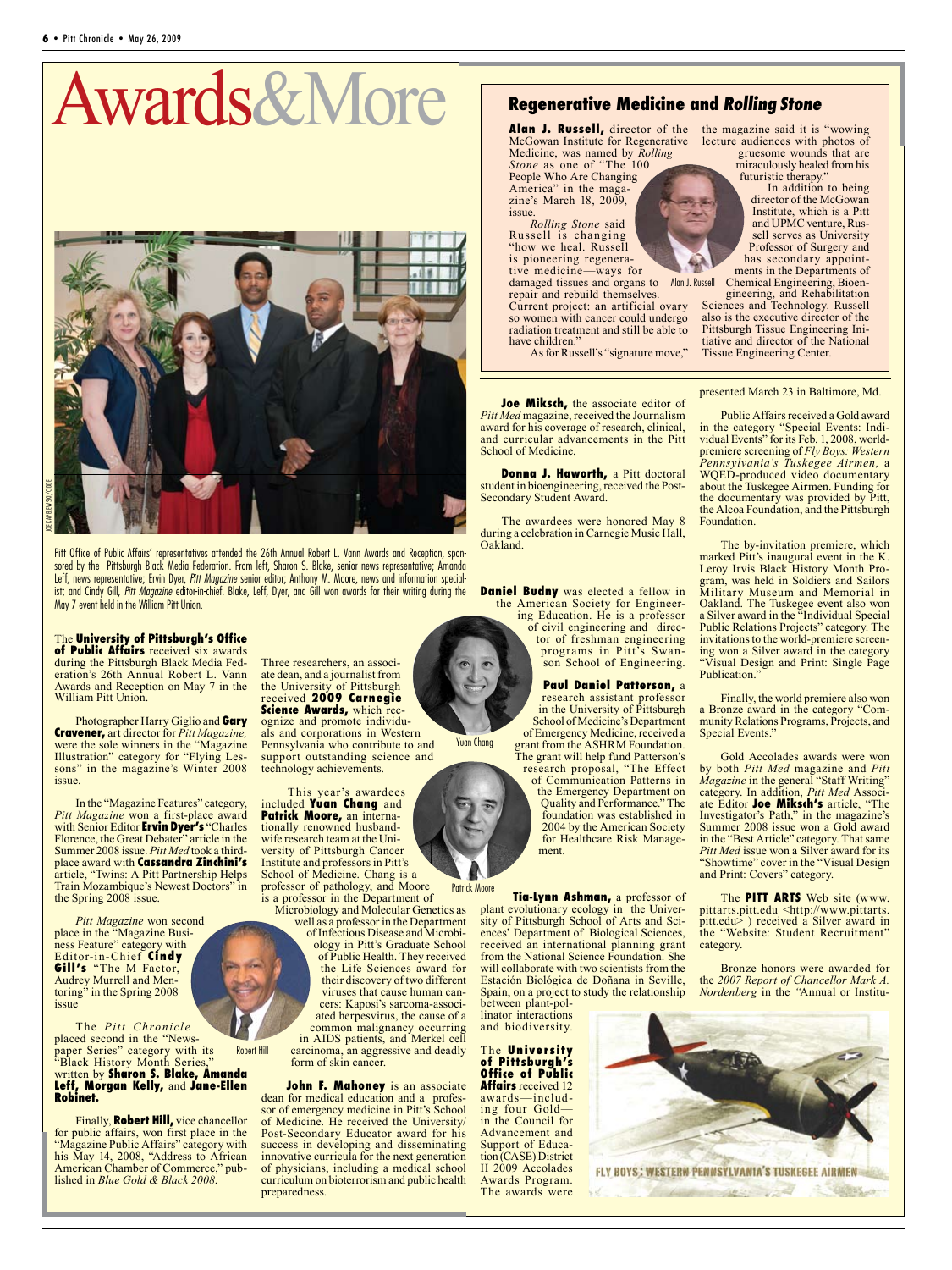



The Analytical Eye: Photographs by Aaronel deRoy Gruber, **Silver Eye Center for Photography, through June 27**

#### **Concerts**

**Our Majestic Pipes,** organ recital featuring Stephen C. Price, organ scholar at St. Paul's Episcopal Church in Norwalk, Conn., noon **May 28; The Blava Quartet of New York City,** part of the Music the Spirit Concert Series, 2 p.m. **May 31,** First Presbyterian Church of Pittsburgh, 320 Sixth Ave., Downtown, 412-471-3436, www.fpcp.org.

**Honeck: Mozart and Beethoven,** featuring Manfred Honeck, conductor; Frank Peter Zimmerman, violin, 1:30 p.m. **June 4** and 8 p.m. **June 5-6,** Heinz Hall, 600 Penn Ave., Downtown, Pittsburgh Symphony Orchestra, 412-392-4900, www.pittsburghsymphony.org.

#### Exhibitions

**Gallerie Chiz,** *Clay: The Cutting Edge,*  featuring work of artist Tom Ladousa, **through May 30,** 5831 Ellsworth Ave., Shadyside, www.galleriechiz.com.

**Carnegie Museum of Art,** *Laboratory of Architecture,* exhibition about works of Mexican architect Fernando Romero, **through May 31;** *Matsubara: A Celebration in Pittsburgh,* woodblock prints by Matsubara Naoko, **through June 7,** 4400 Forbes Ave., Oakland, 412-622-3131, www.cmoa.org.

**Pittsburgh Glass Center,** *Neighborhood Mosaic Project*, featuring the work of Daviea Davis, **through June 14,** 5472 Penn Ave., Friendship, 412-365-2145, www.pittsburghglasscenter.org.

**Wood Street Galleries,** *Machine Impro-visations*, **through June 20,** 601 Wood St., Downtown, 412-471-5605, www. woodstreetgalleries.org.

**Silver Eye Center for Photography,** *The Analytical Eye: Photographs By Aaronel deRoy Gruber*, retrospective exhibition featuring more than 50 prints, **through June 27,** 1015 E. Carson St., South Side, 412-431-1810, www.silvereye.org.

**Senator John Heinz History Center,**  *The Darkest Month: Coal Mining Disasters of December 1907*, exhibition commemorating 100th anniversary of regional mining disasters that took the lives of more than 600 miners, **through June 28;** *Portrait of the Allegheny,* a 25-photo exhibition documenting recreational and industrial uses of Allegheny River, **through July 31;** *Lincoln: The Constitution and the Civil War,* **May 30-Jan. 15, 2010,** 1212 Smallman St., Strip District, 412-454-6000, www.heinzhistorycenter.org.

**Mattress Factory,** *Thaddeus Mosley: Sculpture (Studio/Home),* **through July 19,** 500 Sampsonia Way, North Side, 412-231-3169, www.mattress.org.

**Society for Contemporary Craft,** *Beyond Shared Language: Contemporary Art and the Latin American Experience*, **through Aug. 29,** 2100 Smallman St., Strip District, 412-261-7003, www.contemporarycraft.org.

**709 Penn Gallery,** *Threadline: Works by Lee Renninger*, **June 4-July 18,** 709 Penn Ave., Downtown, Pittsburgh Cultural Trust, 412-471-6078, www.pgharts.org.

#### Lectures/Seminars/ Readings

**"Find a Job Fast in a Tough Economy,"** Chris Posti, executive coach and human resources consultant, 10 a.m. **May 27,** Carnegie Library of Pittsburgh, Squirrel Hill Branch, 5801 Forbes Ave., Squirrel Hill, 412-442-9650, www.carnegielibrary.org.

**"Understanding Investing—Taking Care of Ourselves and Our Kids,"** Larry Garvin of Pennsylvania Treasury Department, 6 p.m. **May 27,** Carnegie Library of Pittsburgh, Main Branch, 4400 Forbes Ave., Oakland, 412-622-3151, www.carnegielibrary.org.

#### Miscellaneous

**2009 Working Class Studies Association Conference,** featuring numerous economic experts and activists, June 3-6, William Pitt Union, 3959 Fifth Ave., Oakland, Working Class Studies Association, Pitt, 412-624-6506, www.workingclassstudies.pitt.edu. (See page 1)

**Steve Byrne,** stand-up comedian, 8 p.m. **May 28-31; Lavell Crawford,**  stand-up comedian, 8 p.m. **June 5-7,**  Improv, 166 East Bridge St., Homestead, 412-462-5233, www.symfonee.com.

#### Opera/Theater/ Dance

8-Track: The Sounds of the 70's, by Rick Seeber, **through September 27,** Theater Square Cabaret, 655 Penn Ave., Downtown, Pittsburgh CLO, 412-456-6666, www.pittsburghclo.org.

Spring Awakening, musical by Michael Mayer, **May 26-31,** Heinz Hall, 600 Penn Ave., Downtown, PNC Broadway Across America, Pittsburgh 2008-09 Season, 412-392-4200, www.pgharts.org.

Joseph and the Amazing Technicolor **Dreamcoat,** by Andrew Lloyd Webber and Tim Rice, **May 26-June 7,** Benedum Center, 719 Liberty Ave., Downtown, Pittsburgh CLO, 412-456-6666, www. pittsburghclo.org.



**Heinz Hall, June 4-6**

Marc Bamuthi Joseph: the break/s,  $by$ Marc Bamuthi Joseph, **May 27-28,** August Wilson Center, 425 6th Ave., Downtown, August Wilson Center for African American Culture, 412-258-2700, www. pgharts.org.

Among the Best: The Pittsburgh Crawfords and the Homestead Grays, by Rob Penny, **May 28-June 13,** 7th-floor Auditorium, Alumni Hall, 4227 Fifth Ave., Oakland, Kuntu Repertory Theatre, 412-624-7298, www.kuntu.org.

Harry's Friendly Service, by Rob Zellers, **May 28-June 28,** O'Reilly Theater, 621 Penn Ave., Downtown, Pittsburgh Public Theater, 412-434-7590, www.ppt.org.

Mojo, by Jez Butterworth, **May 29,** The Pittsburgh Playhouse, 222 Craft Ave., Oakland, The Performing Arts Center of Point Park University, 412-621-4445, www.pittsburghplayhouse.com.

Viva, by Anna Biller, **May 29,** The Andy Warhol Museum, 117 Sandusky St., North Side, The Warhol: Movies, 412-237-8300, www.warhol.org.

Rock 'n' Roll, by Tom Stoppard, **through May 30,** Henry Heymann Theatre in the Stephen Foster Memorial, 4301 Forbes Ave., Oakland, Pittsburgh Irish & Classical Theatre, 412-561-6000, www. picttheatre.org.

#### Pitt PhD Dissertation Defenses

**Sandrine Arons,** School of Arts and Sciences' Department of French and Italian Languages and Literatures, "Self-reconstruction Through Alternative Genres of Personal Writing," 10 a.m. **May 26,** 1218 Cathedral of Learning.

**Harvey M. Morris,** School of Arts and Sciences' Department of Neuroscience, "Alterations in GABA-related Transcripts in the Dorsolateral Prefrontal Cortex of Subjects With Schizophrenia," 11 a.m. **May 27,** 2nd-floor Auditorium, Learning Research and Development Center.

**Jerrod A. Poe,** School of Medicine's Biochemistry and Molecular Genetics Graduate Program, "Bimolecular Fluorescence Complementation Reveals That HIV-1 NEF Oligomerization Is Essential for CD4 Downregulation and Viral Replication," 10 a.m. **May 29,** 1295 Starzl Biomedical Science Tower.

**Kristi L. O'Neal,** School of Arts and Sciences' Department of Chemistry, "Noncovalent Interactions in Perfluorinated Media," 10 a.m. **June 2,** 307 Eberly Hall.

**Michael W. Cole,** School of Arts and Sciences' Center for Neurosciences, "The Biological Basis of Rapid Instructed Task Learning," 10 a.m. **June 3,** 2nd-floor Auditorium, Learning Research and Development Center.

**Dana L. Tudorascu,** Graduate School of Public Health's Department of Biostatistics, "Partial Least Squares on Data With Missing Covariates; A Comparison Approach," 1:30 p.m. **June 4,** 109 Parran Hall.

**Idella Johnson,** School of Arts and Sci-ences' Department of Music, "Development of the African American Gospel Piano Style (1926-1960): A Socio-Musical Analysis of Arizona Dranes and Thomas A. Dorsey," 1 p.m**. June 8,** 302 Music Building.



### **Among The Best:** Pittsburgh Crawfords and the Homestead Grays

Directed by Talvin Wilks May 28-June 13



## Pitt's Kuntu Repertory Theatre Wraps Up Season

#### By Sharon S. Blake

The University of Pittsburgh's Kuntu Repertory Theatre brings to an end its season of plays by the late playwright Rob Penny with *Among the Best: The Pittsburgh Crawfords and the Homestead Grays*, based on two famous baseball teams in the Negro Leagues. The play runs May 28 through June 13 in the Seventh-floor Auditorium of Alumni Hall. Penny was Kuntu's playwright-inresidence for many years and a Pitt professor of Africana Studies.

Performances are Thursdays through Saturdays at 8 p.m. and Sundays at 4 p.m. A matinee is scheduled for 1 p.m. Saturday, June 6, and 11 a.m. Thursday, June 11.

The story tells the tale of some of the most talented baseball players in the Negro Leagues-Josh Gibson, Satchel Paige, Cool Papa Bell, Buck Leonard, and Ted "Double Duty" Radcliffe. When these legendary athletes return to Greenlee Field in Pittsburgh's Hill District, they contemplate the impact Jackie Robinson and the integration of the Major Leagues had on their careers. The stories of their struggle parallel the disappointment experienced by a young girl, Kemiya, who has been rejected by a local male baseball team.

Attendees at the May 30 performance will be treated to a 7 p.m. preshow reception in the lobby of the Seventh-floor Auditorium. Photos, uniforms, and other memorabilia from Honeck: Mozart and Beethoven, https://www.joshgibson.org.

will be on display, and former<br>Crawfords pitcher and outfielder Ted Toles will sign autographs. Some of the items will be for sale, with proceeds benefiting the Josh Gibson Foundation. Sean Gibson, the foundation's president and great-grandson of leg- endary catcher Josh Gibson, has helped coordinate the event. Sean Gibson will be in attendance May 30, and other former players' friends and families also are expected to attend.

*Among the Best* will be directed by Talvin Wilks, a wright, director, and drama-<br>turg, whose works include *Tod, the Boy, Tod*; *The Trial of Uncle S/M*; *The Life In Between;* and *American Triptych*. He has been a guest director and lecturer at SUNY/ Stony Brook, Antioch College, Princeton University, and Howard University. He was a professor of theater at the University of Massachusetts at Amherst and served as the interim artistic director for New WORLD Theater.

Admission to *Among the Best* is \$20 for adults; \$14 for Pitt faculty and staff; \$13 for senior citizens, students, and children ages 4-18; and \$5 for all Pitt students with a valid ID. Groups of 10 or more receive a 25 percent discount. May 28 and 29 are Dollar Nights for Pitt students. For more information, call 412-624-7298 or visit www.kuntu.org. For more information on the Josh Gibson Foundation, call 412-771-6949<br>or visit www.joshgibson.org.